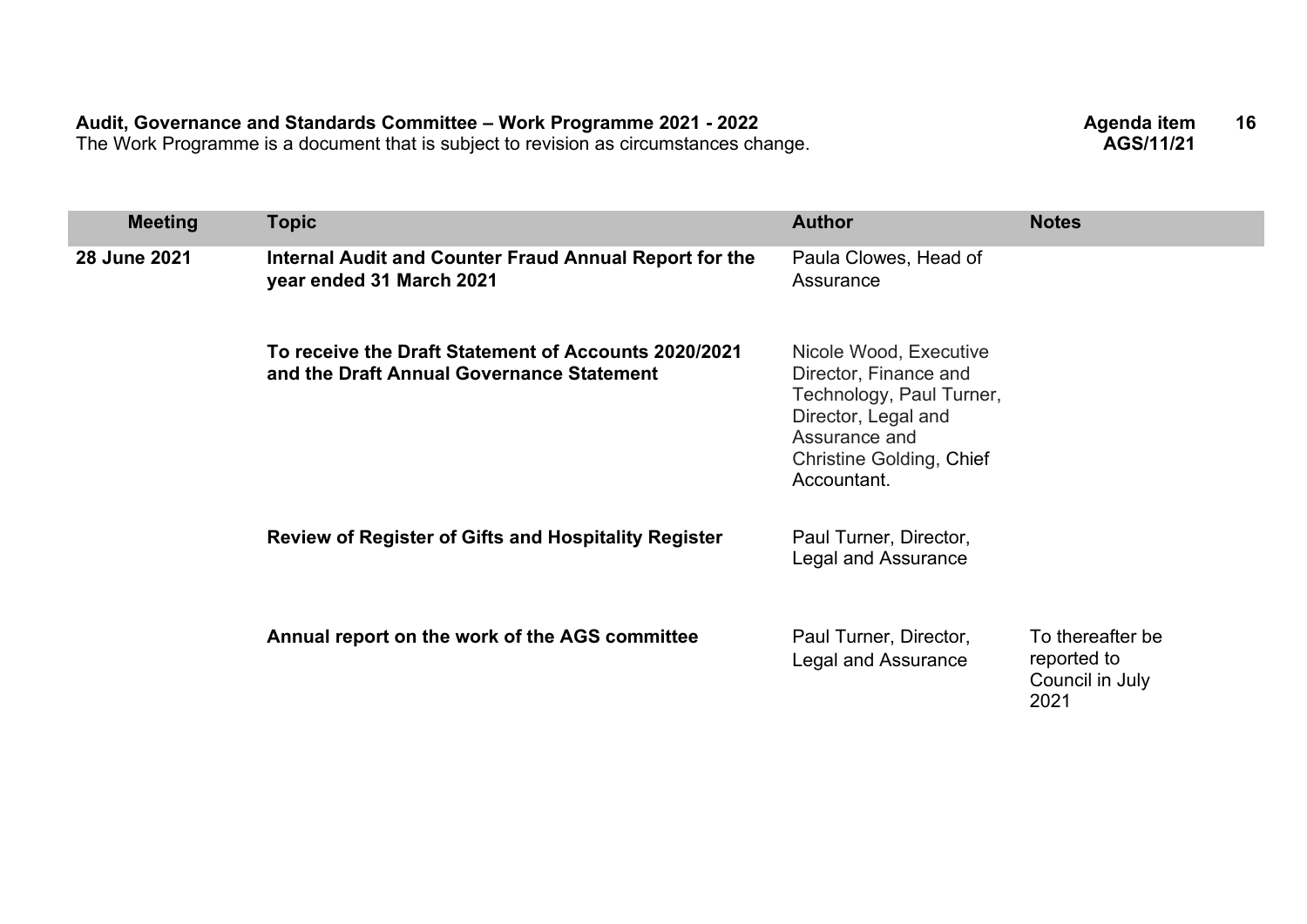| <b>Meeting</b>    | <b>Topic</b>                                                                                      | <b>Author</b>                                                                                                                                                         | <b>Notes</b>  |
|-------------------|---------------------------------------------------------------------------------------------------|-----------------------------------------------------------------------------------------------------------------------------------------------------------------------|---------------|
| 27 September 2021 | Internal Audit and Counter Fraud progress report                                                  | Paula Clowes, Head of<br>Assurance                                                                                                                                    |               |
|                   | To Approve the Statement of Accounts 2020/2021 and<br>the Annual Governance Statement             | Nicole Wood, Executive<br>Director, Finance and<br>Technology, Paul Turner,<br>Director, Legal and<br>Assurance and<br><b>Christine Golding, Chief</b><br>Accountant. |               |
|                   | 2020/2021 Audit Completion Report for Essex County<br>Council (from external auditor)             | Nicole Wood, Executive<br>Director, Finance and<br>Technology and<br><b>Christine Golding, Chief</b><br>Accountant.                                                   | Annual report |
|                   | 2020/2021 Audit Completion Report for the Essex<br><b>Pension</b><br>Fund (from external auditor) | Nicole Wood, Executive<br>Director, Finance and<br>Technology and<br><b>Christine Golding, Chief</b><br>Accountant.                                                   | Annual report |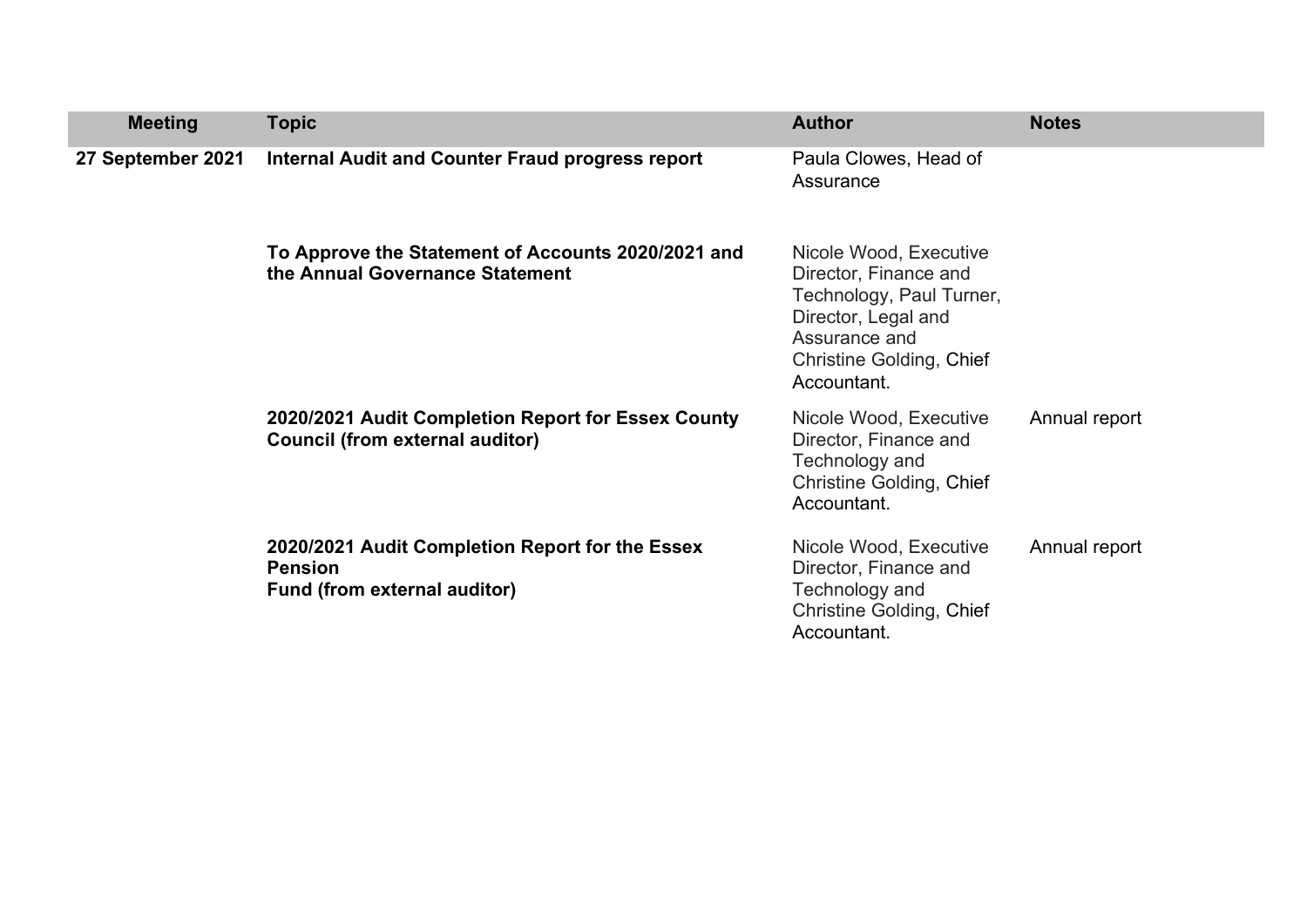| <b>Meeting</b>   | Topic                                                                                                                                | <b>Author</b>                      | <b>Notes</b>  |
|------------------|--------------------------------------------------------------------------------------------------------------------------------------|------------------------------------|---------------|
| 15 November 2021 | Internal Audit and Counter Fraud progress report                                                                                     | Paula Clowes, Head of<br>Assurance |               |
|                  | Annual Audit Letter - 2020/21<br>To formally present the External Auditor's Annual Audit Letter<br>for the year ending 31 March 2021 | From external auditors             | Annual report |

| <b>Meeting</b>         | Topic                                            | Author                             | <b>Notes</b> |
|------------------------|--------------------------------------------------|------------------------------------|--------------|
| <b>17 January 2022</b> | Internal Audit and Counter Fraud progress report | Paula Clowes, Head of<br>Assurance |              |

| <b>Meeting</b>       | <b>Topic</b>                                                                                                                                                      | <b>Author</b>                                 | <b>Notes</b>  |
|----------------------|-------------------------------------------------------------------------------------------------------------------------------------------------------------------|-----------------------------------------------|---------------|
| <b>21 March 2022</b> | <b>Internal Audit and Counter Fraud progress report</b>                                                                                                           | Paula Clowes, Head of<br>Assurance            |               |
|                      | <b>Updating of Risk Management Strategy</b>                                                                                                                       | Paula Clowes, Head of<br>Assurance            | Annual report |
|                      | <b>Regulation of Investigatory Powers Act 2000 - review of</b><br>activity on use of Directed Surveillance and Covert<br><b>Human Intelligence Sources (CHIS)</b> | Paul Turner, Director,<br>Legal and Assurance |               |
|                      | Approval of annual Internal Audit and Counter Fraud<br><b>Plan for 2022/23</b>                                                                                    | Paula Clowes, Head of<br>Assurance            |               |